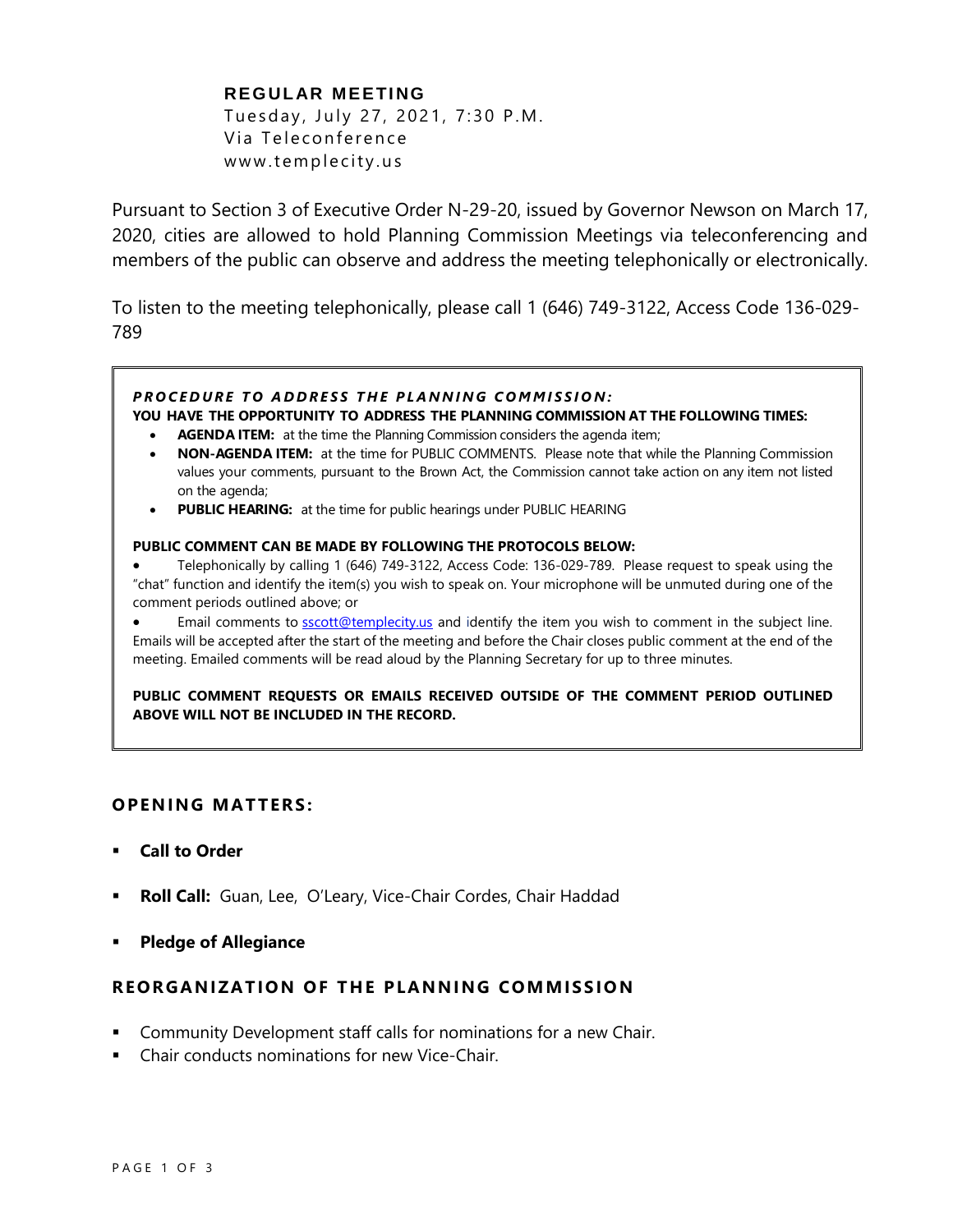# **ORAL COMMUNICATIONS / PUBLIC COMMENT:**

For individuals wishing to address the commission on matters not on the agenda

## **CONSENT CA LENDAR:**

All Consent Calendar items may be approved in a single motion as recommended unless removed for further discussion. If members of the Planning Commission or persons in the audience wish to discuss any matters listed on the Consent Calendar, please address them at this time.

**1.** [Planning Commission](https://www.ci.temple-city.ca.us/DocumentCenter/View/16563/PCM-6-22-minutes) of June 22, 2021.

# **PUBLIC HEARINGS ITEMS:**

- **2.** PL 21-2892 A conditional use permit to allow the subdivision of a tenant space into two units with a dance studio to be located inside 9224 Las Tunas Drive
	- Address: 9224 Las Tunas Drive Recommendation: Adopt the attached resolution finding that the project is exempt from CEQA and approving File PL 21-2892 subject to the proposed conditions of approval.

Link to **Staff Report.** 

| Project Planner: | Andrew Coyne         |
|------------------|----------------------|
|                  | acoyne@templecity.us |

# **3. COMMUNITY DEVELOPMENT DIRECTOR'S REPORT**

# **4. COMMEN TS F ROM COMM ISSIONE RS**

## **ADJOU RNMENT:**

**5.** Adjourn to a Planning Commission Meeting on Tuesday, August 10, 2021 at 7:30 p.m.

If you wish to appeal any decision of the Planning Commission, you must do so within 15 days of the Planning Commission action. Please contact the Community Development Department for information regarding the appeal process.

If you challenge any action of the Planning Commission in court, you may be limited to raising only those issues you or someone else raised at the public hearing described in this notice, or in written correspondence delivered to the Planning Commission at, or prior to, the public hearing.

A copy of the Planning Commission agenda packet, staff reports and supporting documents and any materials related to an item on this Agenda submitted to the Planning Commission after distribution